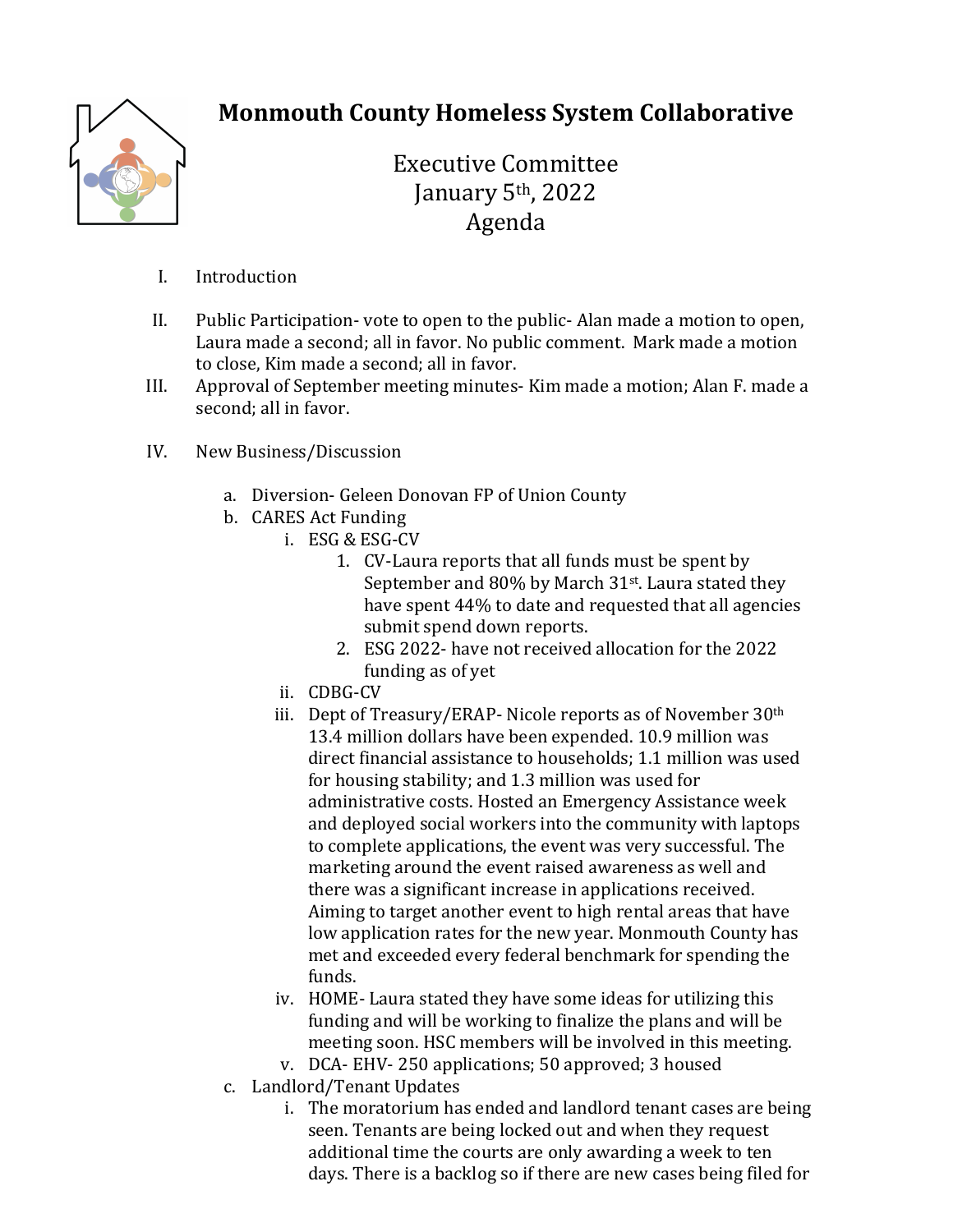eviction it will be about 2-3 months until these cases are heard. Many of the people being locked out right now are people that owed rent prior to March of 2020 or persons that were pending eviction in 2020 for reasons other than rental arrears such as destruction of property, etc.

- d. Shelter Updates
	- i. Peter Boynton reports the current issue is dealing with the Omicron wave. They are working diligently to identify whether individuals are vaccinated and trying to coordinate vaccinations for those coming into the shelters. Peter states they don't expect to need to utilize isolation/quarantine and are currently working at 50% capacity due to this. They have had a lot of success with making permanent placements for some in the shelter at this time which has made them able to keep capacity lower.
	- ii. Christine Aumack reports Linkages has 3 openings but they have 4 families pending and will likely be full by the end of the day. Continuing to work with families to make those permanent placements.
- e. Code Blue Updates- Mike Oppegaard reports there have been 9 Code Blue alerts this year. Working well with existing and new motel partners. Mike reports there has only been one issue at one motel and it was due to an issue with 211/law enforcement agency about the Code Blue process and that has since been solved. Law enforcement agencies have the ability to make placements for Code Blue persons and hospitals also have the ability to coordinate with 211 to make placements if someone is homeless and being discharged. Wendy offered to assist Mike in helping to coordinate a meeting with HMH-Riverview medical center to address this specific issue and to educate the hospital system about Code Blue protocols. Mike reports he will send a report to Kathy tomorrow with specific data for the season, but is able to report that there is a lot of new consumers in Code Blue this year and names they have not seen previously.
- V. Reports
	- a. CLPD Project- Kasey reported the Advisory Board met yesterday and discussed the 2022 monitoring materials and the need to add evaluation of racial equity in program implementation. A draft has been created and Kasey will be working with her team to implement any suggestions other Advisory Boards Monarch is working with have made and will create a draft to present the funding review committee in the next few weeks. Kathy and Kasey will coordinate a meeting with the funding review committee to update and approve materials with a goal of having a monitoring process during the month of February.
	- b. HUD NOFO
		- i. 2022 focus and monitoring process
	- c. Centralized Intake
		- i. Christine reported for December they had 109 walk ins and that is the highest number since February 202. Staff are working on follow ups with code blue. EA regulations are all back in place and the suspensions due to COVID are no longer